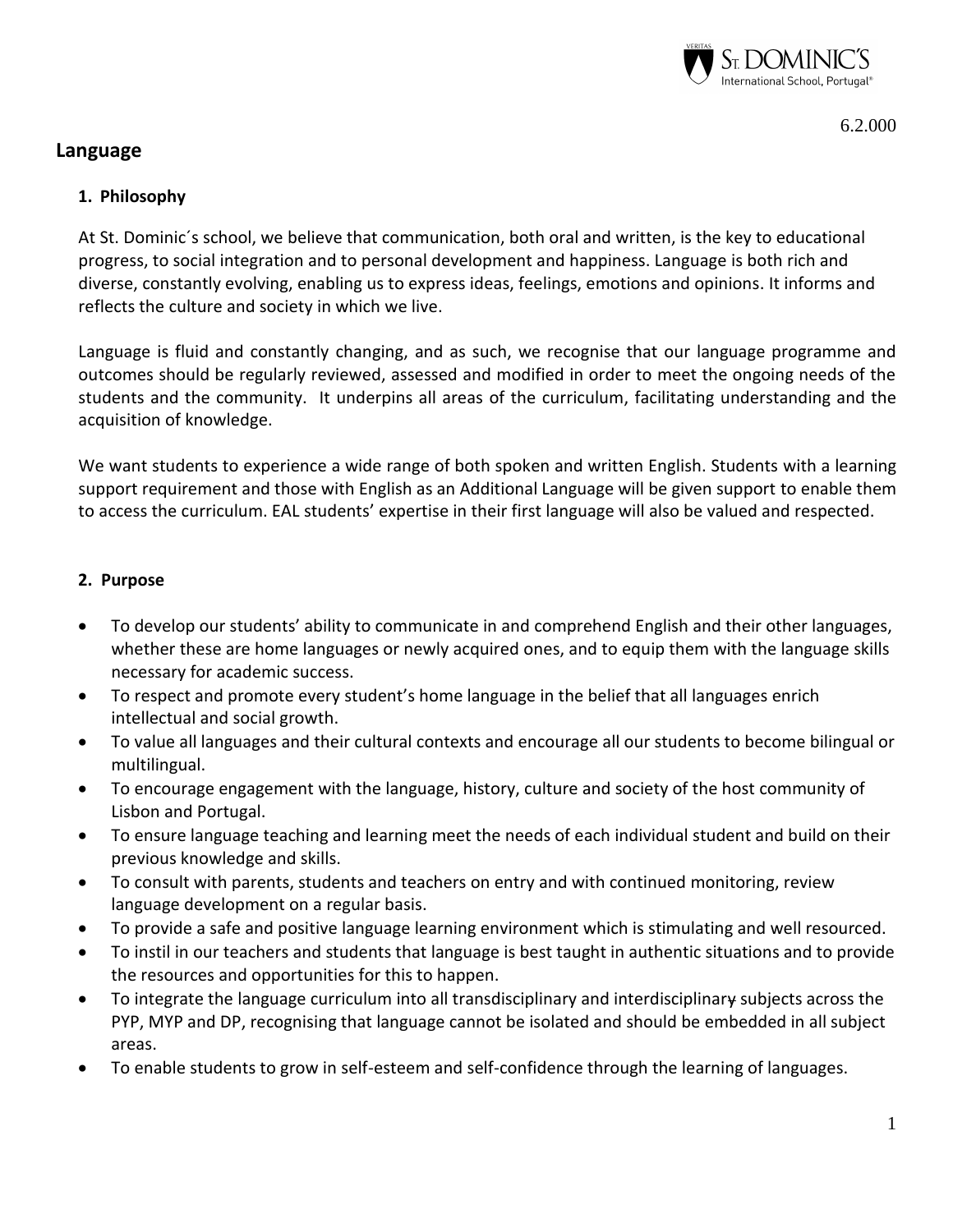

6.2.000

- To recognise that ability to communicate effectively can come before grammatical accuracy, while ensuring that students have the opportunity to acquire and develop a thorough knowledge of the internal structures/workings of a language.
- To provide adequate resources in both Junior and Senior School and for all teachers and departments to support both discrete and cross-curricular language learning.

#### **3. Language programmes**

The school maintains the strict expectation that students will be engaged in language programmes that involve real challenge and intellectual development. Our language programmes consist of EAL, Language Acquisition and Language and Literature. Students will progress from one level to the next when they are proficient.

The school supports multilingualism and translanguaging.

All programmes are designed to give students the maximum range of options leading to the IB Diploma, taking starting levels into account.

#### **4. Home Language**

The school acknowledges the vital importance of maintenance and development of language and literacy skills in the student's home language. It recognizes that this development is important in acquiring a second language, thus contributing to additive bilingualism. At the same time, the school sees this as an opportunity to increase intercultural awareness and foster cultural understanding for both the students, peers, teachers and other members in the school community.

Where the school cannot offer direct instruction in a language, it will seek to support students and their families in home language maintenance, where possible, by such mechanisms as:

- Contact with embassies and other agencies which may be able to offer or promote support
- Recognise and support learning in community language centres
- Facilitate home language classes within the school premises
- Developing library resources in a range of languages used by students.
- Promote opportunities to celebrate the various home languages and cultural traditions, within the school
- Make available guides and other documents necessary to align (when appropriate) the home language curriculum with the International Baccalaureate

Management in these matters is part of the responsibilities of the Heads of Languages.

#### **5. Host Country Language**

From grade 1 up and including grade 8, the school has a commitment to embrace teaching Portuguese